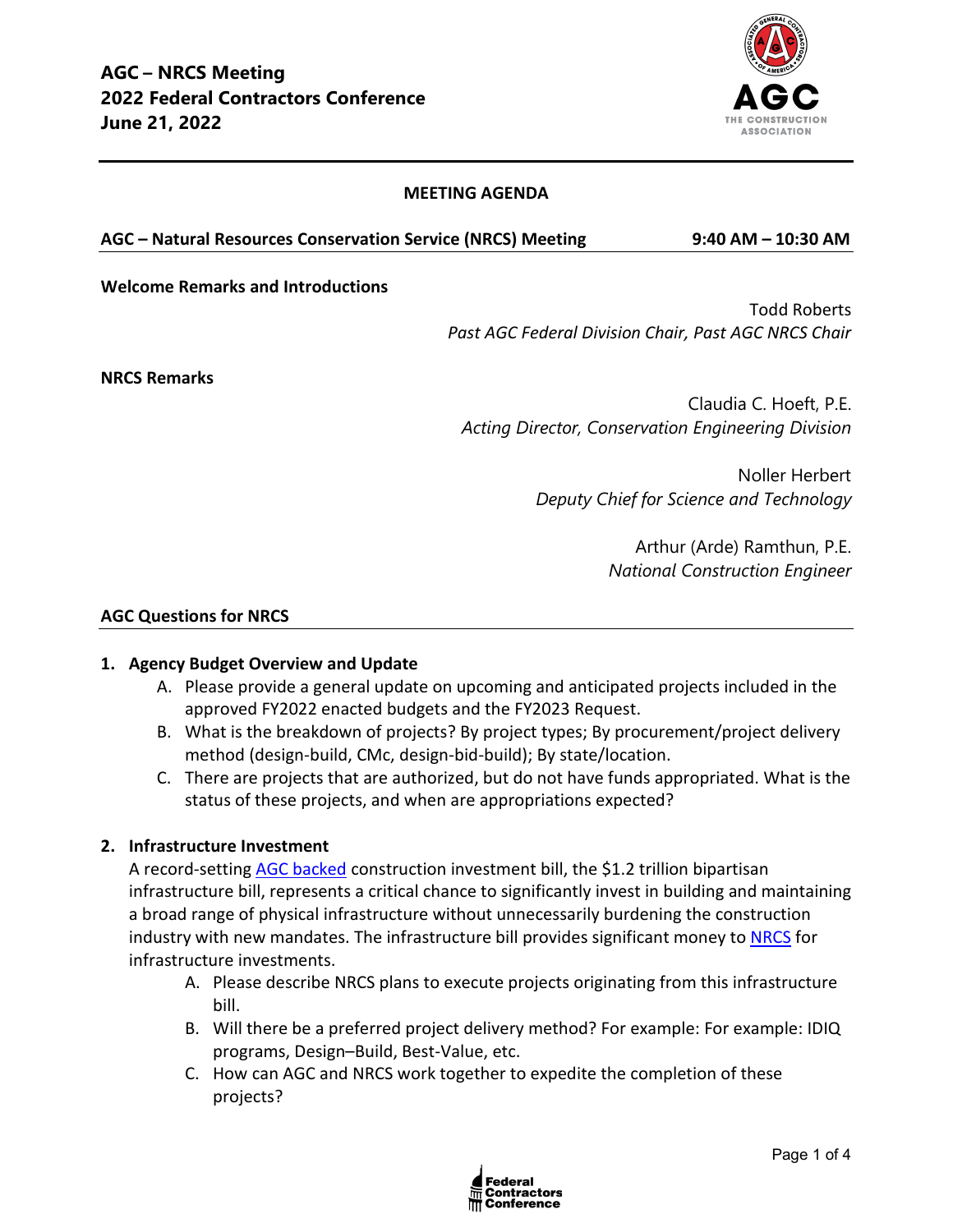

## **3. Watershed Program**

The bipartisan infrastructure law provides \$918 million for Watershed Programs.

- A. Please provide an update on this program?
- B. Are there any significant changes in procurement expected?
- C. Who is the best point of contact for contractors to learn more.

## **4. PLA Executive Order**

On February 4, 2022, President Biden signed a new [Executive Order on Use of Project Labor](https://nam12.safelinks.protection.outlook.com/?url=https%3A%2F%2Fwww.whitehouse.gov%2Fbriefing-room%2Fpresidential-actions%2F2022%2F02%2F04%2Fexecutive-order-on-use-of-project-labor-agreements-for-federal-construction-projects%2F&data=04%7C01%7Cjimmy.christianson%40agc.org%7C9a54ffe1775c4b33b2e708d9e8301d61%7C4602d740c1bb4d33b33a435efb6aa1bd%7C0%7C0%7C637796115617974723%7CUnknown%7CTWFpbGZsb3d8eyJWIjoiMC4wLjAwMDAiLCJQIjoiV2luMzIiLCJBTiI6Ik1haWwiLCJXVCI6Mn0%3D%7C3000&sdata=3UwKG%2FHFXcoGKt%2B802izNRlIVSQtUbx7E4yOMXgBSQs%3D&reserved=0)  [Agreements For Federal Construction Projects \(PLA\).](https://nam12.safelinks.protection.outlook.com/?url=https%3A%2F%2Fwww.whitehouse.gov%2Fbriefing-room%2Fpresidential-actions%2F2022%2F02%2F04%2Fexecutive-order-on-use-of-project-labor-agreements-for-federal-construction-projects%2F&data=04%7C01%7Cjimmy.christianson%40agc.org%7C9a54ffe1775c4b33b2e708d9e8301d61%7C4602d740c1bb4d33b33a435efb6aa1bd%7C0%7C0%7C637796115617974723%7CUnknown%7CTWFpbGZsb3d8eyJWIjoiMC4wLjAwMDAiLCJQIjoiV2luMzIiLCJBTiI6Ik1haWwiLCJXVCI6Mn0%3D%7C3000&sdata=3UwKG%2FHFXcoGKt%2B802izNRlIVSQtUbx7E4yOMXgBSQs%3D&reserved=0) When in effect, this Executive Order (E.O.) will require every prime contractor and subcontractor to engage in negotiation or agree to PLAs on federal construction projects valued at \$35 million or more. (AGC of America [statement\)](https://www.agc.org/news/2022/02/04/biden-order-imposing-project-labor-agreements-federal-projects-will-inflate-construction-costs) According to an AGC of Americ[a analysis o](https://www.agc.org/sites/default/files/Files/communications/New_Data_Weighs_on_Debate_Over_Project_Labor_Agreements.pdf)f data obtained via a [Construction](https://constructionadvocacyfund.agc.org/?_zs=3Onnc1&_zl=qrBB8)  [Advocacy Fund-](https://constructionadvocacyfund.agc.org/?_zs=3Onnc1&_zl=qrBB8)financed lawsuit under the Freedom of Information Act, the Department of Defense federal construction agencies rejected PLA mandates 99.4 percent of the time even when encouraged to do so under the Obama Administration.

- A. How does NRCS intend to apply it?
- B. How does NRCS intend to pursue exemptions for its programs?

# **5. New Buy American Rule and Domestic Content Requirements**

On July 29, a prosed rule was released to amend to the FAR to add Buy American Act Requirements. The proposed rule increases the domestic content required to 60% with increases in two years to 70% and then 75% in five years. It permits acceptance of products and construction materials up to 6 years after publication of the rule which are unavailable at an acceptable cost. It also states that a higher price preference may be identified for critical end products and construction materials. However, the new requirements will not apply to Commercially Off The Shelf (COTS) items. The rule was initiated based on President Biden's Executive Order o[n Ensuring the Future Is Made in All of America by All of America's Workers.](https://www.whitehouse.gov/briefing-room/presidential-actions/2021/01/25/executive-order-on-ensuring-the-future-is-made-in-all-of-america-by-all-of-americas-workers/) AGC had several conversations with the White House and the Made in America Office to provide the construction industry's prospective. [AGC commented](https://www.regulations.gov/comment/FAR-2021-0008-0008) on this rule, and will continue to advocate for the construction industry to ensure that policy makers are well informed about the uniqueness of construction.

- A. What does NRCS see as impacts from these increased requirements to its contracts, material, and time estimates?
- B. What does NRCS account for the impacts of these Buy American requirements in it cost estimates?
- C. How can AGC and NRCS work together to address the challenges.

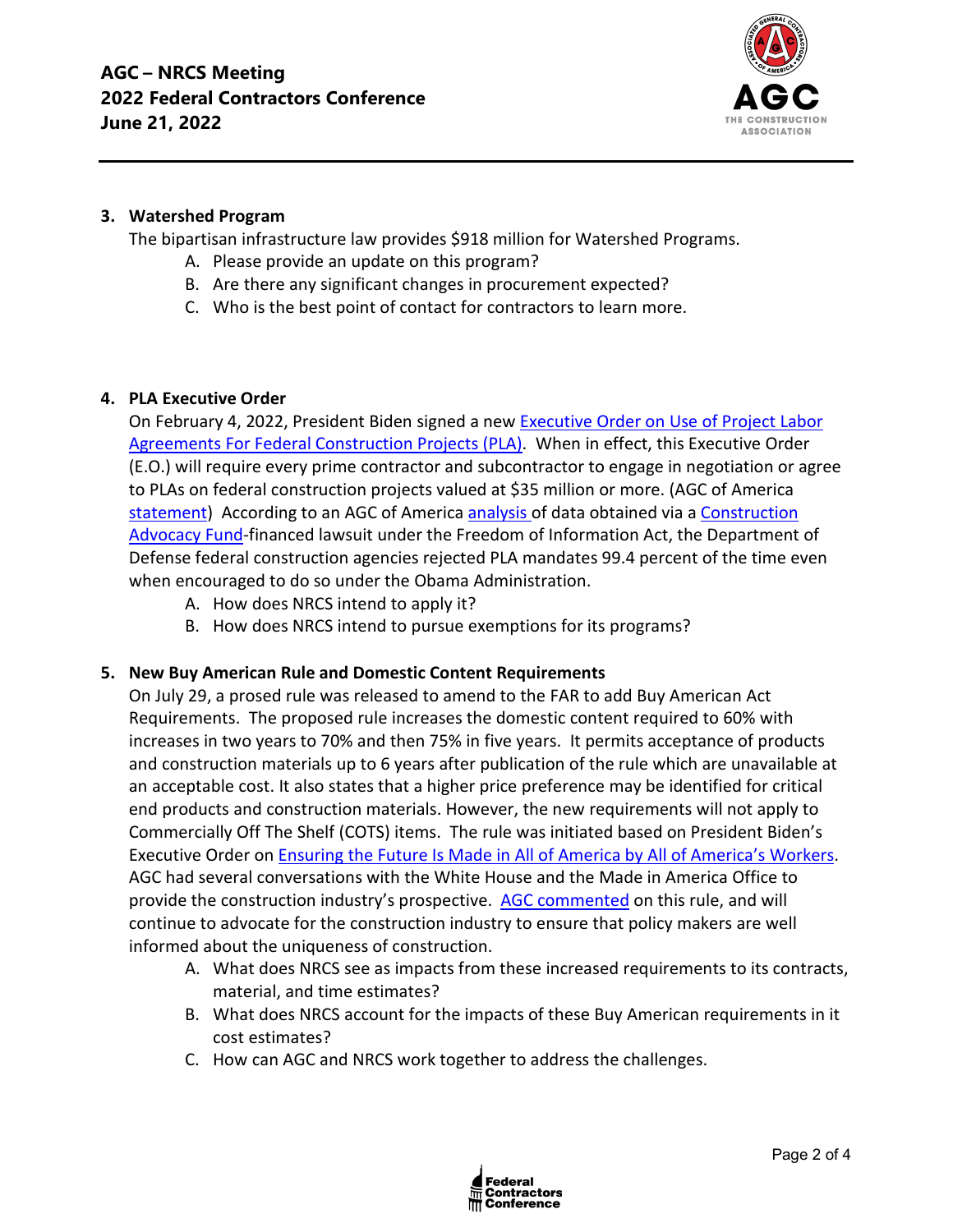

# **6. Partnering**

AGC believes that engaging in project-level partnering as committed team members with NRCS will improve project execution, staff efficiency (NRCS and contractor), safety, trust, and the project team relationships. AGC members have embraced partnering and are committed to bringing key decision makers into the fold in order to get the most out of the process. We see an opportunity to improve the process by getting a commitment from all parties attending to bring key decision makers (i.e. Design Manager, Contracting Officer, Contract Specialist, Project Manager, and Operation Manager, etc.).

- A. What is NRCS's policy on Formal vs. Informal Partnering?
- B. Does NRCS have a policy regarding what agency staff should participate in this process?
- C. If so, what is that policy and what can contractors do to help encourage attendance by key decision makers, particularly on large or complex projects?
- D. How does NRCS ensure that partnering is actually followed through and abided by? What metrics are tracked from the date of partnering through project completion?
- E. How can AGC and NRCS work together to increase partnering?

# **7. COVID-19**

On Sept. 9, 2021, President Biden issued Executive Order 14042, [Ensuring Adequate COVID](https://www.whitehouse.gov/briefing-room/presidential-actions/2021/09/09/executive-order-on-ensuring-adequate-covid-safety-protocols-for-federal-contractors/)  [Safety Protocols for Federal Contractors.](https://www.whitehouse.gov/briefing-room/presidential-actions/2021/09/09/executive-order-on-ensuring-adequate-covid-safety-protocols-for-federal-contractors/) This E.O. directs executive federal agencies to ensure compliance with all guidance for contractor or subcontractor workplace locations published by the [Safer Federal Workplace Task Force](https://www.saferfederalworkforce.gov/new/) (Task Force). These workplace safety protocols, including COVID-19 vaccine mandates, will apply to all covered contractor employees, including employees in covered contractor workplaces who are not working on a direct federal contract or contract-like instrument. Sept. 24, the Task Force issued [Guidance for Federal](https://www.saferfederalworkforce.gov/downloads/Draft%20contractor%20guidance%20doc_20210922.pdf)  [Contractors and Subcontractors](https://www.saferfederalworkforce.gov/downloads/Draft%20contractor%20guidance%20doc_20210922.pdf) implementing a broad vaccination mandate for direct federal contractors. Oct. 1, the [FAR Council directed agencies](https://www.saferfederalworkforce.gov/contractors/) to issue Class Deviations implementing these requirements, including a [DoD Class Deviation.](https://www.acq.osd.mil/dpap/policy/policyvault/USA001998-21-DPC.pdf)

AGC of America and two of its chapters, TEXO and AGC of Texas, filed their lawsuit on December 14, 2021, and immediately filed a motion for a Temporary Restraining Order (TRO) and a (second) preliminary injunction against the mandate that federal contractors require their employees to be fully vaccinated for COVID-19. (A GA court had issued a preliminary but nationwide injunction on Dec. 7, resulting in an extension of compliance date.) In addition, AGC submitted [regulatory comments](https://www.regulations.gov/comment/OMB-2021-0007-3355) laying out the same arguments as its lawsuit. The Administration issued [guidance](https://www.saferfederalworkforce.gov/contractors/) to hold implementation of the mandate pending a decision from the Eleventh Circuit regarding whether the existing nationwide freeze of the mandate should be maintained or not. AGC's motion for a preliminary injunction is still pending but could be granted at any time. AGC has been urging its members to show the videos to all their workers and is also placing ads featuring the videos in key construction markets. AGC also created a [vaccine toolkit](https://www.agc.org/covid-19-vaccine-toolkit) for the industry.

A. Please describe how NRCS is implementing these requirements.